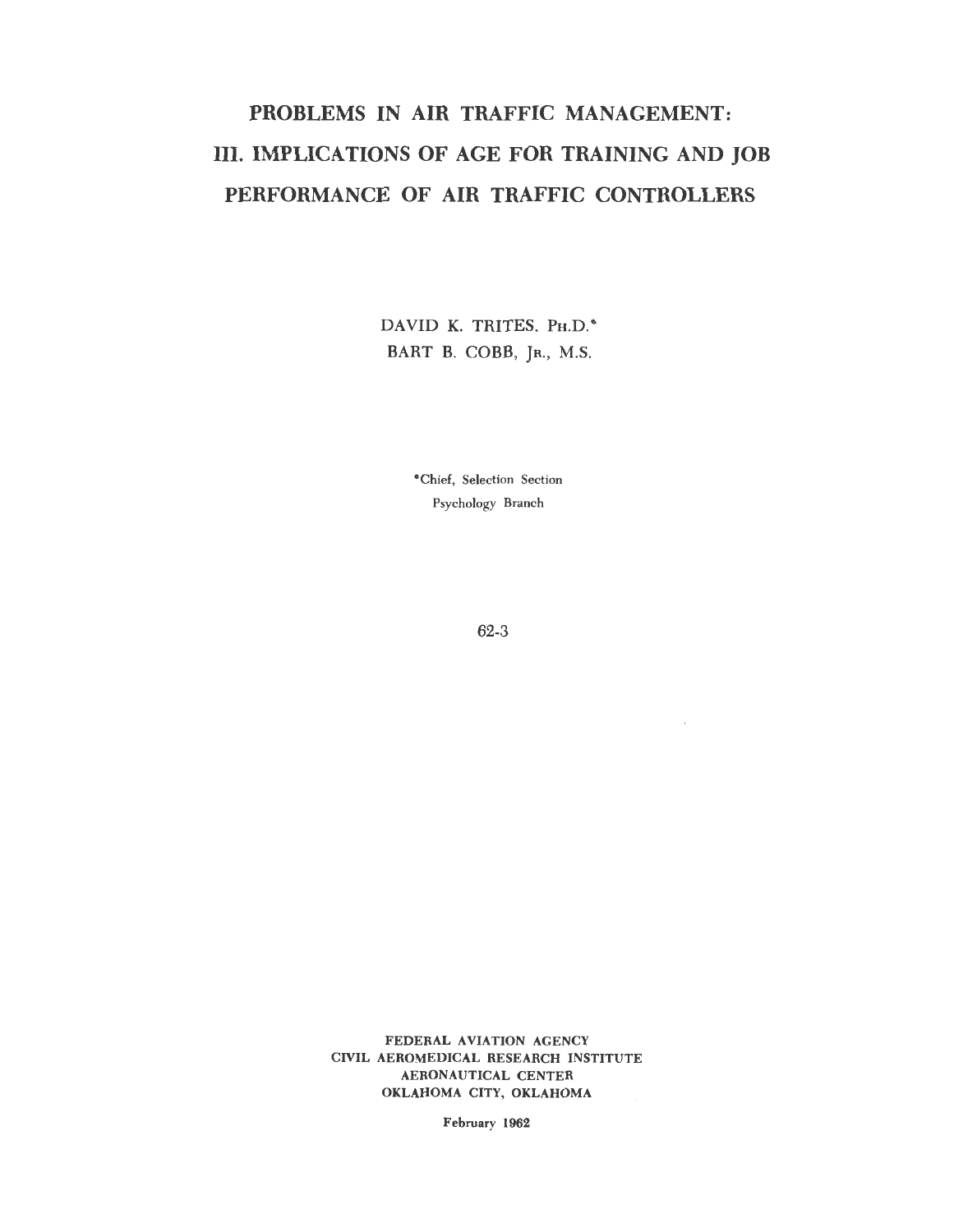## PROBLEMS IN AIR TRAFFIC MANAGEMENT: III. IMPLICATIONS OF AGE FOR TRAINING AND JOB PERFORMANCE OF AIR TRAFFIC CONTROLLERS

#### DAVID K. TRITES, PH.D.

#### BART B. COBB, JR., M.S.

#### *Abstract*

The relationships between chronological age upon entry into ATC training and school<br>iob performance were examined in five samples of air traffic controller trainess. The and job performance were examined in five samples of air traffic controller trainees. data confirm conclusively the existence of an inverse relationship such that the older trainees have significantly less chance than their younger classmates of either completing training or being considered a satisfactory controller. Based upon the results of this investigation it is recommended that a maximum age limit be established for entry into ATC training.

The relationship between the age of air traffic controller trainees, ATC school success and, subsequently, job performance has been a topic of concern to FAA officials for some years. As part of two more extensive investigations  $(2, 3)$ of air traffic controllers, the Civil Aeromedical Research Institute has recently completed a study of the relationships between trainingentry-age and school and job performance. The present paper describes the results of these investigations with respect to age.

#### PROCEDURE

#### *Samples*

Five samples of ATC trainees were utilized  $$ three for investigation of job performance and two for school performance. Since separate training programs are conducted at the FAA Aeronautical Center at Oklahoma City for trainees assigned to Air Route Traffic Control Centers ( Enroute) and for those assigned to Terminal areas, and because of apparent and significant differences in the input age distributions to the two courses, these two types of trainees were treated separately where appropriate.

*Sample 1:* Trainees entering the ATC Enroute training course at the Aeronautical Center in August, 1960, through April, 1961, constitute the first sample. Of the 361 students in 16 classes, 281 successfully completed the training course and 80 failed. The few men who withdrew for personal reasons, such as health or illness in their families, were excluded from all aspects of the study.

*Sample 2:* This sample overlaps Sample 1. It is composed of all Enroute trainees of the August, 1960, through January, 1961 classes. Of the 217 trainees in these 10 classes, 172 successfully completed the training course and 45 failed. In September, 1961, job performance information and other criterion data, to be described subsequently, were requested and received from the FAA field facilities to which course graduates had been assigned. Data were obtained for all 164 graduates.

*Sample 3:* Trainees entering the ATC Terminal training course at the Aeronautical Center in September, 1960, through April, 1961, form the third sample. Of 157 students in 13 classes, 146 successfully completed the training course and 11 failed. The few men who withdrew for personal reasons were excluded from all analyses.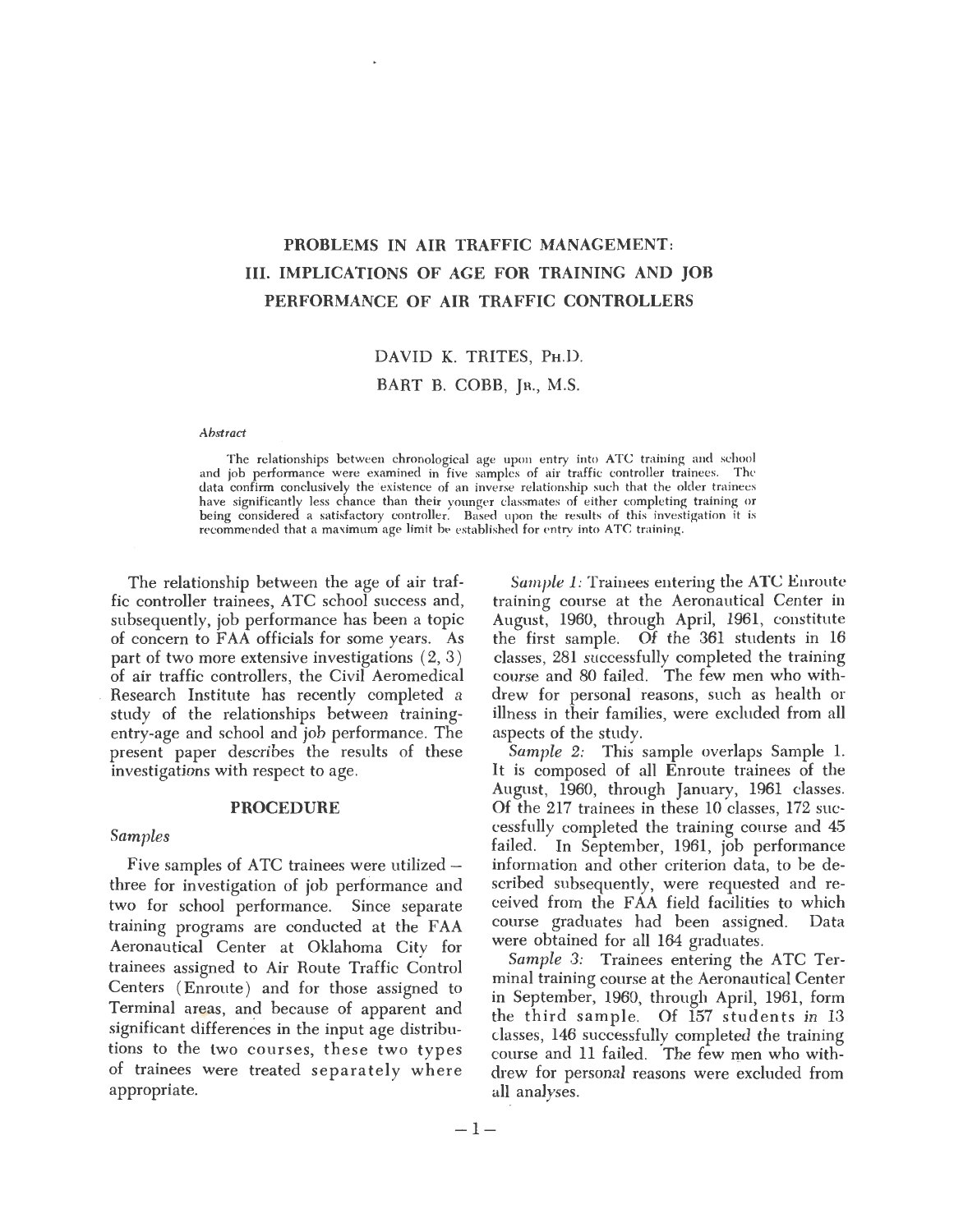*Sample 4:* As Sample 2 overlaps Sample 1, this fourth sample overlaps Sample 3. It is composed of all Terminal course trainees in the September, 1960, through January, 1961, classes. Of 102 students in 7 classes, 96 graduated and 6 failed. Followup information was obtained for this sample at the same time as it was collected for Sample 2.

Sample 5: In 1956, representatives of the Aeronautical Center of the Civil Aeronautics Administration (now the Federal Aviation Agency Aeronautical Center) contacted the Personnel Laboratory of the United States Air Force to discuss procedures for the selection of air traffic management personnel. A joint research project was arranged and experimental testing of 197 ATC trainees was begun later in the year at the Aeronautical Center in Oklahoma City. The results of an earlier analysis of the data collected in this project have been reported by Brokaw  $(1)$ .

In December, 1960, Regional Offices of the FAA were able to supply current FAA facility addresses, or other information, on all but 10 of the original 197 subjects. Of the remaining 187 subjects, 16 had failed the training course and left the FAA early in 1957, 15 who had passed the training course had left the FAA, 2 were deceased, replies were not received for 2, and 3 were with the FAA but no other information was available. This left 149 subjects (including 4 training course failures still with the FAA) for whom relatively complete criterion data were obtained.

#### *Criterion Data*

For Samples 1 and 3, information contained in the ATC School's Evaluation of Performance Form was used to compute a combined Academic plus Laboratory Grade Average and to determine each student's Pass-Fail status. More complete descriptions of these criterion measures are contained in Table 1.

For the individuals in Samples 2, 4, and 5, a letter describing the research project and data collection forms were sent to the Chiefs of the facilities to which the trainees had been assigned upon completion of their training course. For each of these subjects at his facility, the Chief was asked to supply promotional and job information, medical history information, and an indication of any disciplinary actions taken

as a result of violations of air traffic rules or procedures. In addition, each Chief was asked to have four supervisors rate each subject using a job performance evaluation form. The form contained items related to job performance, ability as a controller, judgment, and personality characteristics.

Inasmuch as Samples 2 and 4 represented a type of subject group distinctly different from the individuals in Sample 5, the letters sent to each facility Chief and the data collection forms were somewhat different in the two instances. Appendix A contains the materials sent to each facility in September, 1961, for the subjects in Samples 2 and 4. Appendix B contains similar materials sent to each facility in December, 1960, for subjects in Sample 5.

Information received for the three followup samples was used to synthesize two global criterion measures: (a) Average supervisor rating; and, (b) satisfactory vs. unsatisfactory (marginal) controller. The definitions of these criteria for Samples 2 and 4 differ somewhat from their definitions for Sample 5. Descriptions of the criteria are contained in Table 1.

Ages of the subjects upon entry into training were determined from the ATC school records and plotted against the criterion measures for the various samples. To illustrate relationships, cumulative percentage curves of age, starting with the oldest trainees, were computed for various criterion subgroups, or bar graphs showing the criterion subgroup composition of various age ranges were developed.

The significance of differences between cumulative percentage curves for subgroups was determined either by fractionating the subgroups at the age closest to the median age for combined subgroups and computing a chisquare for the resulting two-by-two table, or by dichotomizing the combined subgroups at an age which divided the distribution into 75 and 25 per cent segments and computing a chi-square for this two-by-two table.

In a few instances product-moment correlation coefficients were computed to indicate the relationship between age and various criterion measures; and where appropriate, t-tests were computed to determine the significance of differences between subgroup means.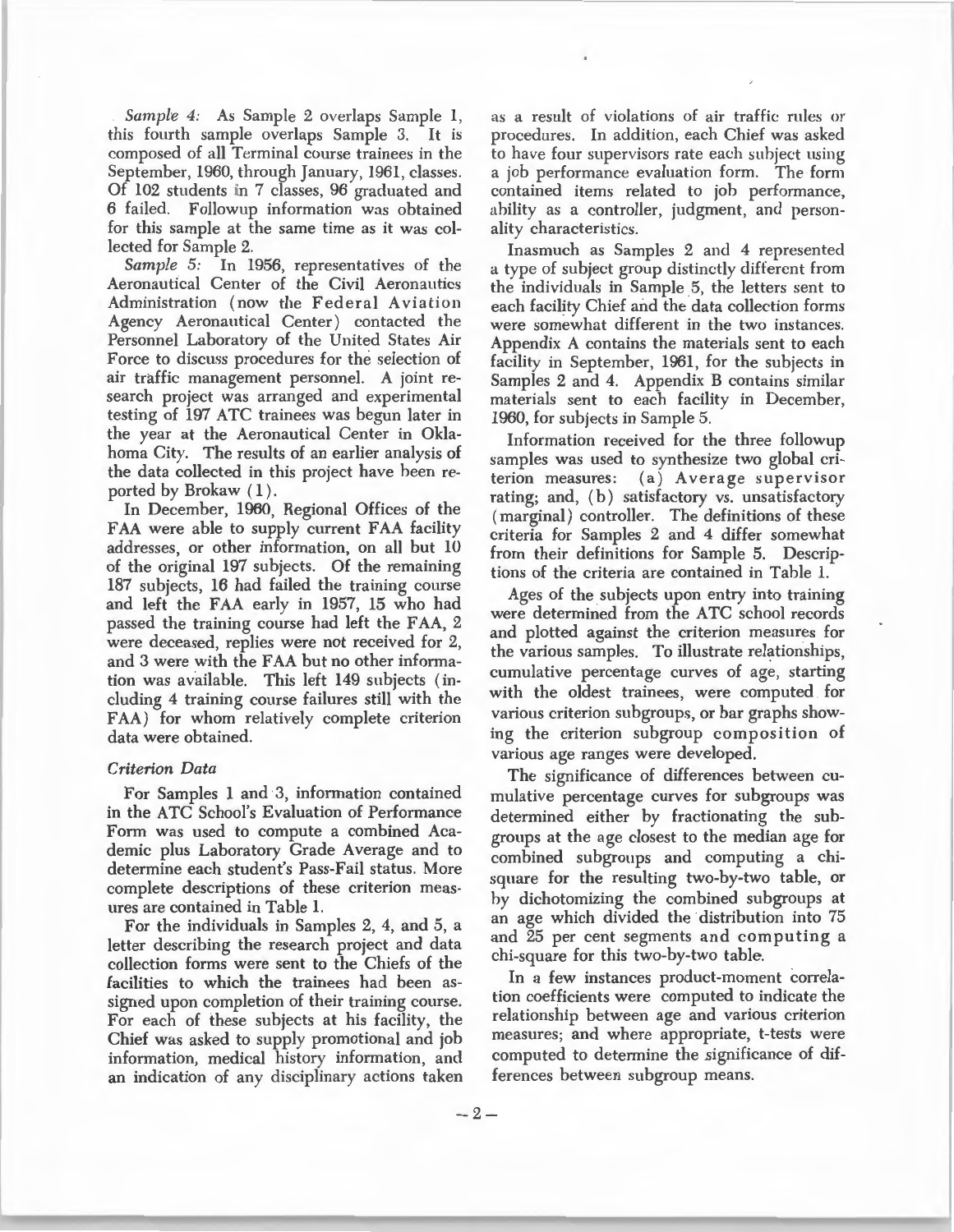| ı wr<br>$\mathbf{A}$<br><b>MA BH</b><br>۱<br>L |  |
|------------------------------------------------|--|
|------------------------------------------------|--|

### Description of Criterion Variables

| Applicable to<br>Sample | <b>Description</b>                                                                                                                                                                                                                                                                                                                                                                                                                                                                                |
|-------------------------|---------------------------------------------------------------------------------------------------------------------------------------------------------------------------------------------------------------------------------------------------------------------------------------------------------------------------------------------------------------------------------------------------------------------------------------------------------------------------------------------------|
| $1 - 5$                 | Students successfully completing the ATC enroute training<br>Pass vs. Fail:<br>course were considered as Pass, those who did not successfully complete the<br>course were considered as Fail. Students whose withdrawal from the course<br>was necessitated by illness, death in the family, and so on, have been<br>deleted from the sample.                                                                                                                                                     |
| $1 - 4$                 | Academic-Laboratory Grade Average: This was the mean (or average) of two<br>separate averages for each student - one based on the total number of<br>academic examination grades, and the other based on all laboratory per-<br>formance grades. Fractional values were eliminated by rounding all scores.<br>Incomplete test records of students eliminated or withdrawn from the course<br>were treated in a similar manner, but the averages were usually based on<br>fewer numbers of grades. |
| 2 and 4                 | Average Supervisor Rating: A numerical transformation of ratings collected<br>from 1 to 4 supervisors on a form containing 15 items concerning work<br>habits, ability, on-the-job training performance, judgment and reasoning,<br>emotional stability, and relationships with others. (See Appendix A).                                                                                                                                                                                         |
| 5                       | Average Supervisor Rating: A numerical transformation of ratings collected<br>from 1 to 4 supervisors of each individual on a form containing 14 items<br>concerning work habits, ability, judgment and reasoning, emotional stability,<br>and relationships with others. (See Appendix B). Using individuals with 2 or<br>more forms, a corrected split-half reliability of .75 was obtained for the<br>derived scores.                                                                          |
| $2$ and $4$             | Satisfactory vs. Unsatisfactory (Marginal) Controller: A satisfactory con-<br>troller is one who is still with the FAA and not in any of the following<br>categories of unsatisfactory controllers.                                                                                                                                                                                                                                                                                               |
|                         | Unsafe: An individual was placed in this criterion category if one, or more,<br>of his supervisors answered, "Yes" to the question, "Do the controller activi-<br>ties of this individual ever have an undesirable effect on air traffic safety?"                                                                                                                                                                                                                                                 |
|                         | Unwanted: An individual was placed in this criterion category if he was<br>not in the Unsafe category and if one, or more, of his supervisors answered<br>"No" to the question, "If you were a Facility Chief, would you want this<br>individual on your staff as an active controller?"                                                                                                                                                                                                          |
|                         | Separated: A graduate of the ATC training program who is no longer<br>with the FAA.                                                                                                                                                                                                                                                                                                                                                                                                               |
|                         | Low 25% of Supervisor Ratings: An individual in the lowest 25 per cent of<br>the distribution of Average Supervisor Ratings of those still with the FAA.                                                                                                                                                                                                                                                                                                                                          |
| 5                       | Satisfactory vs. Marginal (Unsatisfactory) Controller: A satisfactory con-<br>troller is one who is still with the FAA and not in any of the following<br>categories of marginal controllers:                                                                                                                                                                                                                                                                                                     |
|                         | Violator: Anyone who was reported by a Facility Chief as having been<br>cited for violations of air traffic rules or procedures. (This could not be<br>used as a criterion for Samples 2 and 4 since individuals in those samples<br>had not had sufficient time on the job to commit violations).                                                                                                                                                                                                |
|                         | Low 25% of Supervisor Ratings: An individual in the lowest 25 per cent<br>of the distribution of Average Supervisor Ratings of those still with<br>the FAA.                                                                                                                                                                                                                                                                                                                                       |

 $\epsilon$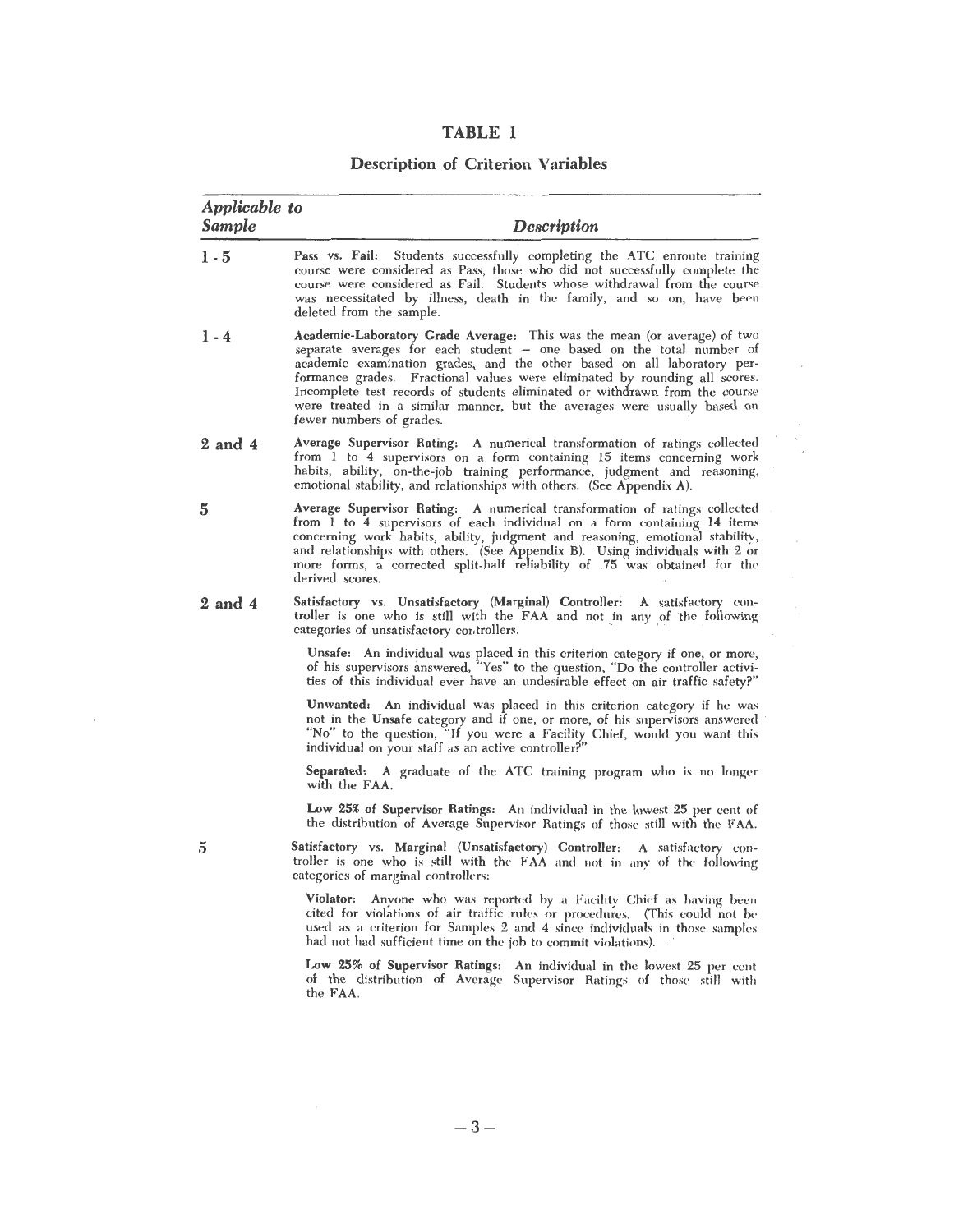#### TABLE 2

### Frequency Distribution by Age Groups of Training and Job Performance Classifications of Personnel in Various Samples

|               | <b>Enroute</b>        |      |                               |      |                     |          |                                | <b>Terminal</b>               |                |      |                |                     |                              |                | 1956 Follow-up:<br>Sample 5 |         |                 |
|---------------|-----------------------|------|-------------------------------|------|---------------------|----------|--------------------------------|-------------------------------|----------------|------|----------------|---------------------|------------------------------|----------------|-----------------------------|---------|-----------------|
|               | Training:<br>Sample 1 |      |                               |      | Follow-up: Sample 2 |          |                                |                               | Training:      |      |                | Follow-up: Sample 4 |                              |                |                             | Pass Ss |                 |
| Age           |                       |      | Pass Ss Who are: <sup>°</sup> |      | Fail in             | Sample 3 |                                | Pass Ss Who are: <sup>®</sup> |                |      |                | Fail in             | Who are:                     |                | Fail in                     |         |                 |
| Group         | Pass                  | Fail | Sat.                          | Sep. |                     |          | <b>Unsafe Unwant.</b> Training | Pass                          | Fail           | Sat. |                |                     | Sep. Unsafe Unwant. Training |                | Sat. Mar.                   |         | <b>Training</b> |
| 21-26         | 170                   | 27   | $63 -$                        | 10   | 14                  | 9        | 13                             | 90                            | 3              | 37   | 5              | 12                  | 6                            | $\overline{2}$ | 73                          | 33      | 8               |
| 27-32         | 70                    | 17   | 14                            | 3    | 12                  | 9        | 8                              | 40                            | 3              | 14   | 2              |                     |                              |                | 13                          | 15      |                 |
| 33-38         | 19                    | 10   | 7                             |      | 3                   |          | $\overline{5}$                 | 11                            | 3              |      | $\overline{2}$ | 3                   |                              | 3              | 5                           | 5       |                 |
| 39-45         | 22                    | 26   | 3                             | 6    | 3                   | 6        | 19                             | $\overline{5}$                | $\overline{2}$ | 3    |                |                     |                              |                |                             |         |                 |
| <b>Totals</b> | 281                   | 80   | 87                            | 20   | 32                  | 25       | 45                             | 146                           | 11             | 55   | 9              | 22                  | 8                            | 6              | 91                          | 54      | 20              |

0 Eight trainees in Follow-up Sample 2 (all in the 21-26 Age Group) and two trainees in Follow-up Sample 4 (all in the 21-26 Age Group) who passed the training course are in the bottom 25 per cent of the Supervisors' Ratings but are not considered as Unsafe or Unwanted.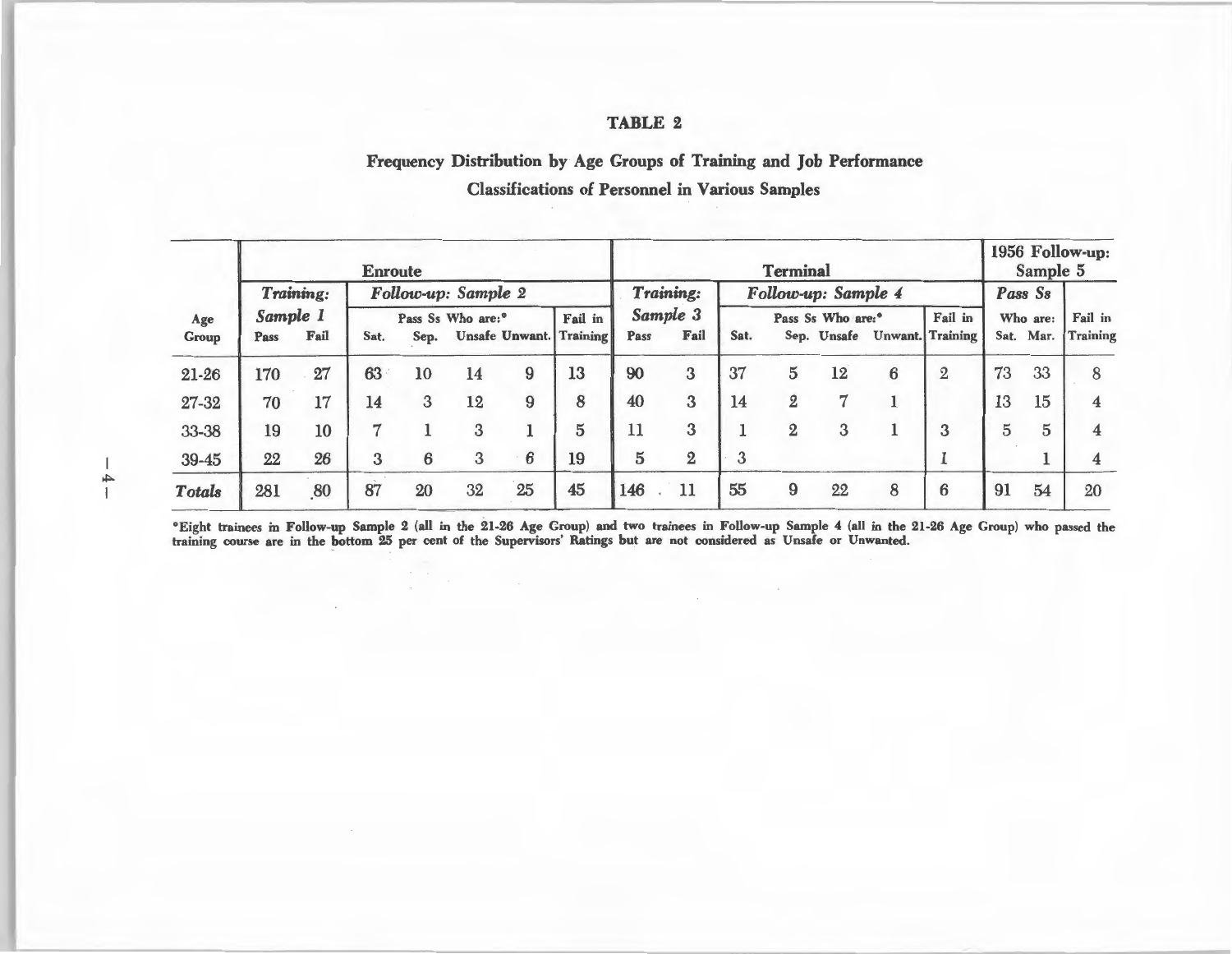### RESULTS

Frequency polygons of the training-entry ages are plotted in Figure 1 for all the Enroute trainees in Sample 1 and all Terminal trainees in Sample 3. Although both curves reflect the highly skewed nature of the distribution of entry ages, there is a distinct bimodality apparent in the curve for the Enroute trainees. This latter curve has a secondary peak at the 40 year point and differs significantly ( $P < .05$ ) from the age curve for the terminal trainees.

Significance of the difference between these curves for the Enroute and Terminal trainees was determined by computing a chi-square for the two-by-four contingency table comparing the frequencies in the age groups 21-26, 27-32, 33-38, and 39-45. The basic data for this comparison are contained in Table 2- together with the frequencies of subjects in various age groups and criterion categories for all samples of the study.

The reason for the difference between age distributions of the two types of trainees is not immediately apparent. It does, however, emphasize the fact that in many types of statistical analyses the Enroute and Terminal groups should be treated separately since they may represent two distinctly different populations.

Cumulative percentage curves of age for students failing the training course and for those who passed with academic plus laboratory grades in the upper and lower parts of the distribution for pass cases only are presented in Figure 2 for Enroute students of Sample 1 and in Figure 3 for Terminal students of Sample 3. The curves show the percentage of each of the subgroups of trainees at, or older, than any particular age.

To test the significance of the differences between the curves for the pass subjects in Figure 2, the data were dichotomized at an age which





Figure  $1 - Age$  distribution of trainees entering 16 enroute  $(N = 361)$  and 13 terminal  $(N = 157)$  training course classes in 1960-61

Figure 2 - Sixteen (1960-61) enroute training course classes Cumulative per cent curves of age for students failing  $(N = 80)$  the training course and for those who passed with  $\frac{1}{4}$  academic + laboratory grades in the lower 22% (N = 62) or the upper 78% ( $N = 219$ ) of distribution representing pass cases only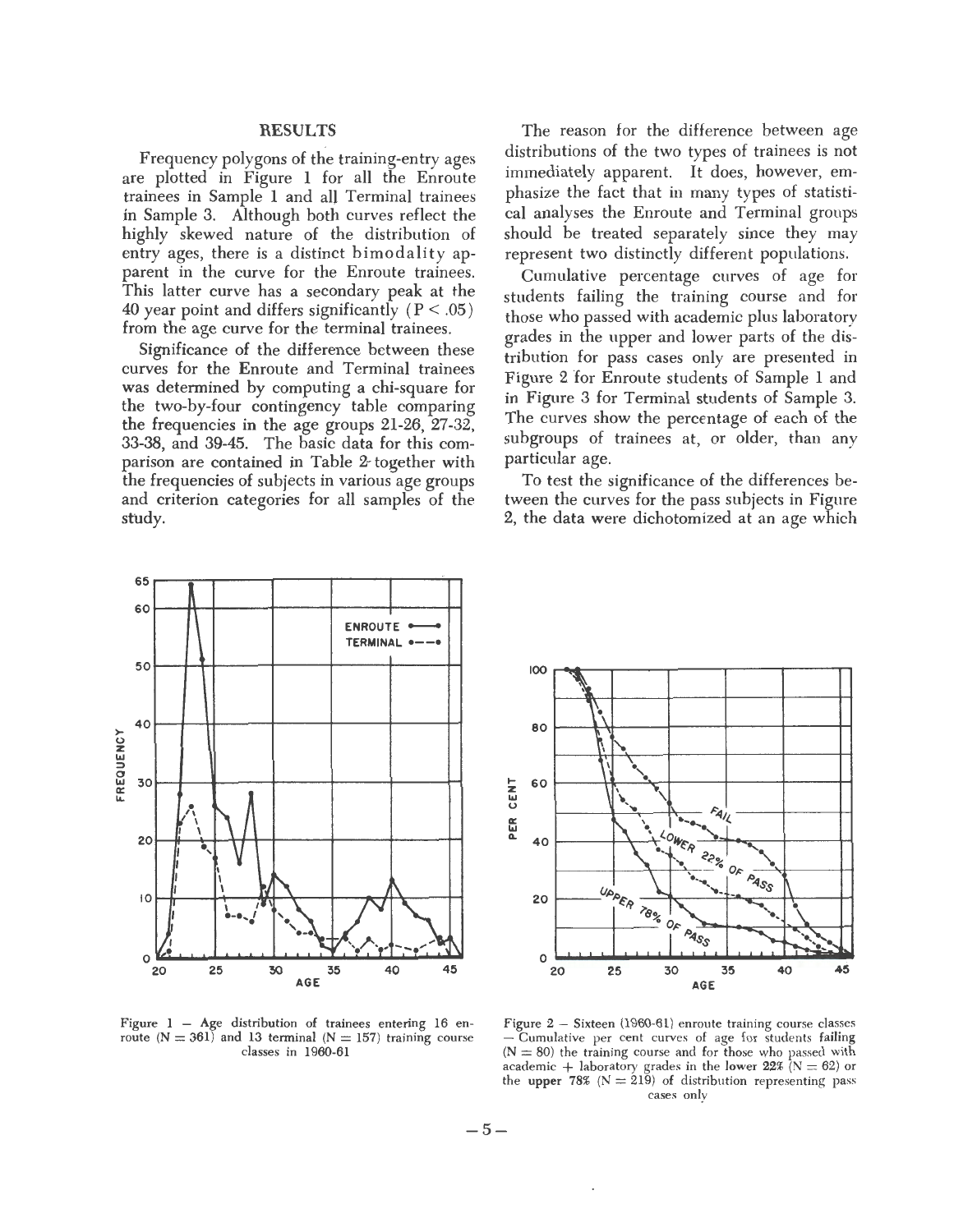divided the distributions into approximate 75 and 25 per cent segments and a chi-square computed for the two-by-two table. The difference was significant at less than the .05 level. A similar chi-square test of the difference between the curves for pass subjects in Figure 3 was also significant at less than the .05 level.



Figure 3 - Thirteen (1960-61) terminal training course Classes - Cumulative per cent curves of age for students who failed  $(N = 11)$  the training and for those who passed with academic + laboratory grades in the lower 21%  $(N = 31)$  or the upper 79%  $(N = 115)$  of the distribution representing pass cases only

The significance of the differences between the curves for failure were tested in the same way against the pooled data for the pass subjects in each sample separately. For Sample 1, a median age cut was used, and for Sample 2, a 75-25 per cent cut. Again the differences were found to be significant at less than the .05 level in both samples.

Correlation coefficients were also computed to give an index of the relationship between age and success or failure in the course and between age and the academic plus laboratory

grades for pass subjects only. Because the present study was abstracted from more extensive investigations, the correlation coefficients were not available for Sample 1 considered in its entirety. For this sample, correlations were computed for two subgroups – one composed of five of the eight 1960 classes, the other for all eight 1961 classes. For Sample 3, correlations were available for the entire sample. The coefficients of correlation are reported in Table .3. In all but one instance, the correlations were significant at less than the .01 level and indicate that the older trainees are more likely to fail the training course or to have lower academic plus laboratory grades than their younger classmates.

The one coefficient which was not statistically significant was for the pass subjects of Sample 3. This attenuation of the relationship between age and the academic plus laboratory grades may be due to several factors. For example, when compared with Sample 1, Sample 3 has a relatively smaller number of older trainees; there may be differences in the grading practices of the two courses; or there may be aptitude differences between the students entering the two types of training. The latter possibility does not seem very likely, however, since scores on the aptitude test battery described by Cobb (2) do not reveal any major differences between Enroute and Terminal trainees. In any event, the negative relationship between age and training school performance is well substantiated. Its attenuation in the case of the Terminal students requires further study.

Turning now to the follow-up samples, cumulative percentage curves of age for satisfactory and unsatisfactory (marginal) plus separated controllers<sup>®</sup> are presented in Figure 4 for the Enroute subjects of Sample 2 and in Figure 5 for the Terminal subjects of Sample 4. For the purposes of this study, marginal controllers in Samples 2 and 4 have been defined as graduates of the training course who are

<sup>&</sup>lt;sup>o</sup>It is not really appropriate to refer to subjects in Samples 2 and 4 as controllers since most of them were not fully qualified and were still undergoing on-the-job training. However, for ease of reference they have been called controllers.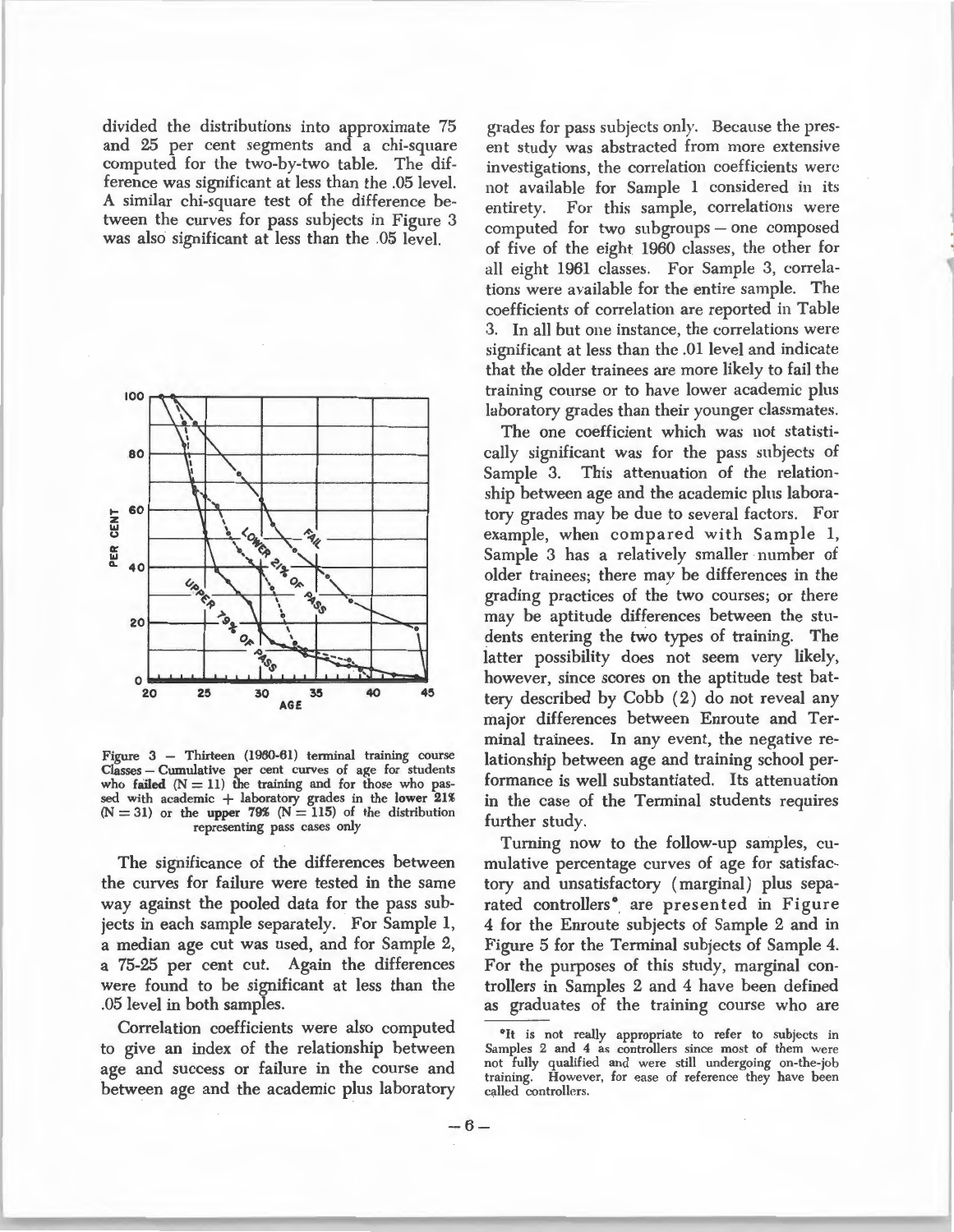#### TABLE 3

### Correlations of Age with Academic plus Laboratory Grade Average and Pass vs. Fail Status of Subjects in Samples 1 and 3

|                           |             |             |  | Sample 3            |  |                             |  |  |         |                                                                                                            |             |
|---------------------------|-------------|-------------|--|---------------------|--|-----------------------------|--|--|---------|------------------------------------------------------------------------------------------------------------|-------------|
|                           |             | Pass Only   |  | <b>All Subjects</b> |  |                             |  |  |         |                                                                                                            |             |
|                           |             |             |  |                     |  |                             |  |  |         | 1960 Group 1961 Group 1960 Group 1961 Group Pass Only All Subjects                                         |             |
| <b>Criterion</b>          | ${\bf r}^1$ | $\mathbf N$ |  | $r \tN$             |  | r N r N                     |  |  | $r \tN$ | $\mathbf{r}$                                                                                               | $\mathbb N$ |
| $Academic + Lab$<br>Grade | $-35$ °°    |             |  |                     |  |                             |  |  |         | 95 22 <sup>°</sup> 145 -38 <sup>°</sup> 126 -31 <sup>°</sup> 183 -09 146 -24 <sup>°</sup> 158 <sup>°</sup> |             |
| Pass vs. Fail             |             |             |  |                     |  | $-26$ ° $124$ $-24$ ° $183$ |  |  |         | $-28$ °°                                                                                                   | 157         |

<sup>1</sup> Decimal points have been omitted.

<sup>o</sup><sup>o</sup> Significant at less than the .01 level.

• One subject inadvertently included in this correlation should have been excluded because, for personal reasons, he did not graduate with his class.

' Point-biserial correlations.





Figure 4- Follow-up of ten ( 1960-61) enroute training classes - Cumulative per cent curves of age for satisfactory  $(N = 87)$  and marginal  $(N = 65)$  plus separated  $(N = 20)$ controllers

Figure 5- Follow-up of seven ( 1960-61) terminal training course classes - Cumulative per cent curves of age for satisfactory ( $N = 55$ ) and marginal ( $N = 32$ ) plus separated  $(N = 9)$  controllers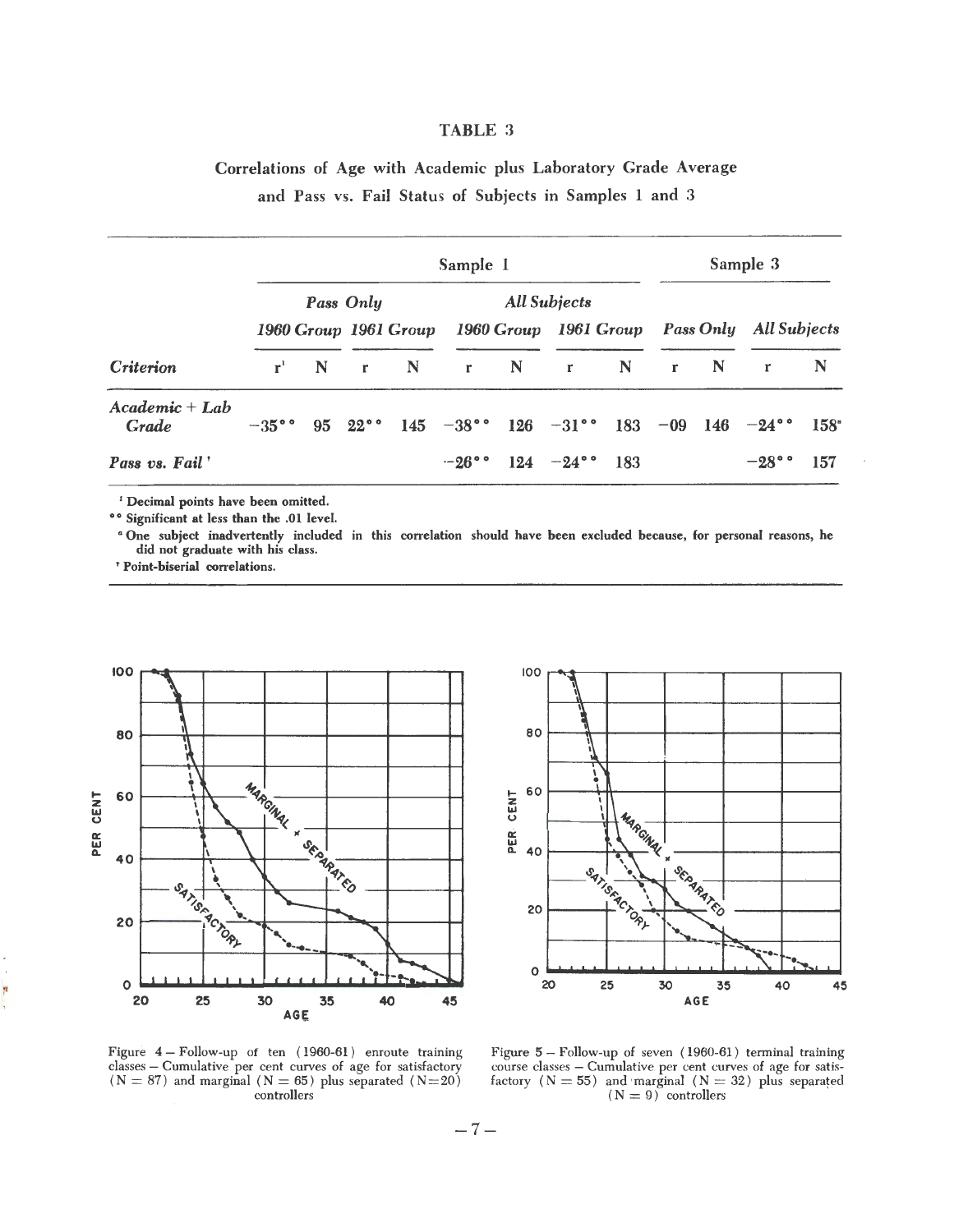still with the FAA but who were: (a) Considered by one or more supervisors as having an undesirable (unsafe) effect on air traffic safety; or (b) rated by one or more supervisors as being unwanted at a facility at which the supervisor might become a Chief; or (c) in the bottom 25 percent of the distribution of average supervisor ratings. In most instances unsafe and unwanted controllers were also in the bottom 25 percent of the average supervisor ratings. Separated subjects were those who completed the training course but have since left the FAA, and satisfactory subjects were all other course graduates not falling into the preceding groups.

Age related differences between the satisfactory and marginal plus separated controller groups are once more apparent in the figures, and again more pronounced for the Enroute group of Figure 4 than for the Terminal group of Figure 5. Chi-square tests of the differences between the curves in each figure were significant at less than the .05 level in the case of Figure 4 and between the .05 and .06 level for Figure 5, when the Enroute and Terminal groups were dichotomized at their respective median ages.

As another index of the relationship between age and job performance, correlations were computed for age vs. average supervisor rating for Samples 2 and 4 separately. The coefficient for Sample 2 was  $-.28$  ( $P < .01$ ) and for Sample  $4, -0.05$  (not significantly different from zero). Thus, the more pronounced relationships between age and other school and job performance measures for Enroute trainees and controllers continue to be exhibited in the data. However, in all comparisons the same negative trends have been found for the Terminal trainees and controllers. Consequently, it is safe to conclude that for both the Enroute and the Terminal types of work older men have less chance of succeeding either in school or on the job.

The training outcome and follow-up data of Sample 5 showed the same trends as the other samples. Figure 6 contains cumulative percentage curves for training course failures, marginal



Figure 6- Follow-up of ATC training classes of 1956 - Cumulative per cent curves of age for satisfactory  $(N = 91)$  and marginal  $(N = 54)$  controllers and training course failures  $(N = 20)$ 

controllers, and successful controllers. For this sample, a marginal controller has been defined as: (a) A controller who has been cited for violations of air traffic rules and procedures and is either still with the FAA  $(N = 23)$  or is no longer with the FAA  $(N=3)$ ; or  $(b)$  a controller still with the FAA who is in the bottom 25 per cent of the average supervisor ratings  $(N = 28)$ . A fail  $(N = 20)$  is a training course failure in 1956, and a satisfactory controller  $(N = 91)$  is one still with the FAA and not considered marginal.<sup>•</sup>

<sup>0</sup> Three men in the satisfactory controller group and one in the marginal controller group were assigned to Flight Service Stations and should not have been considered fullv qualified and active controllers. All other satisfactory and marginal controllers were considered fully qualified.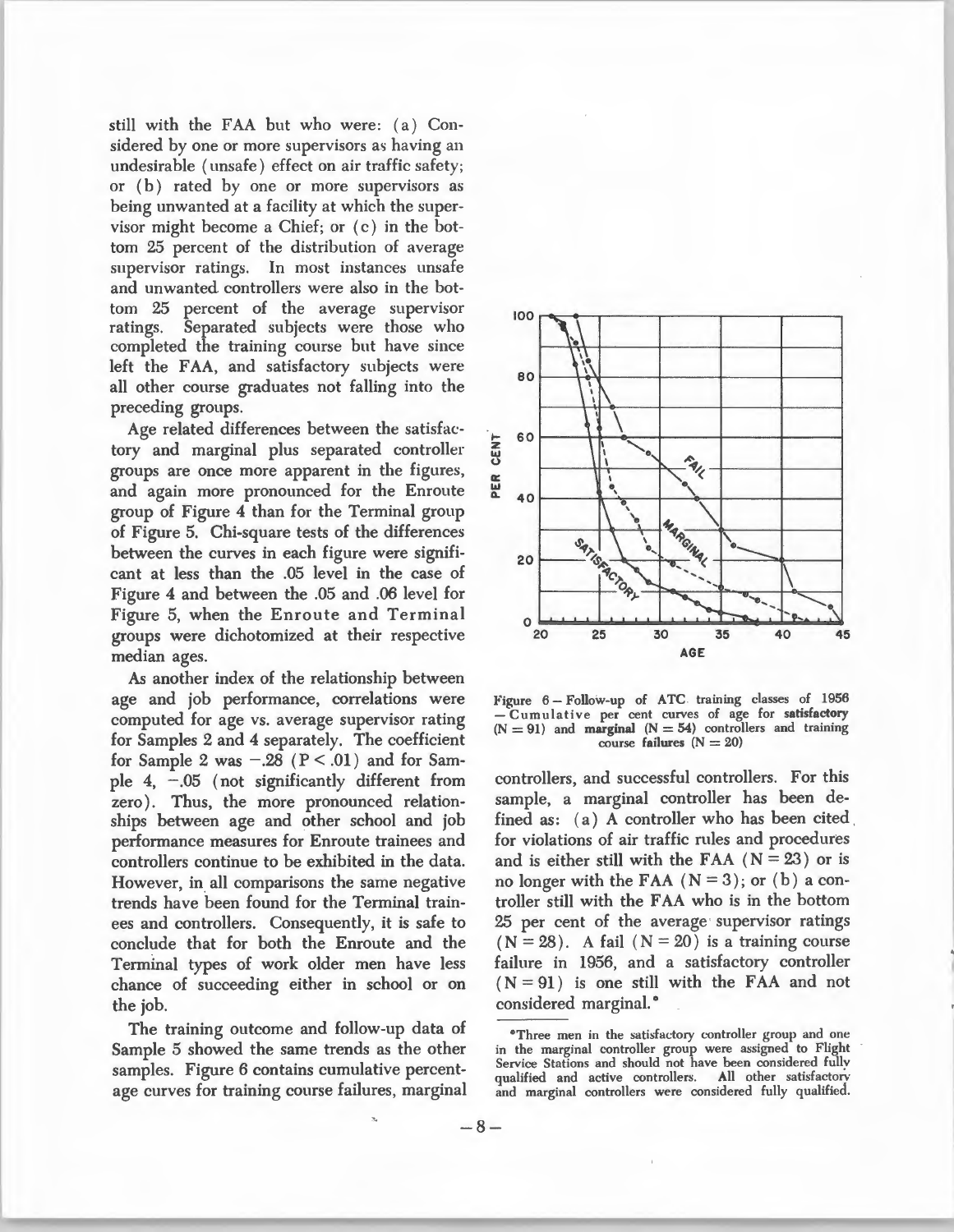Chi-square tests of the differences between satisfactory vs. marginal and satisfactory vs. fail were significant at less than the .05 level using a median age cut for the former and at less than the .01 level with an approximate 75-25 per cent age cut for the latter. Further evidence of the negative relationship between age at entry into training and job performance five years after course completion was the correlation of  $-.23$  ( $P < .01$ ) between age and the average supervisor ratings.

#### DISCUSSION

From the results of the preceding analyses the only conclusion possible is that a strong negative relationship exists between age at entry into ATC training and subsequent school and job performance. The magnitude of this relationship is further illustrated in Figures 7 and 8.

Both figures were developed by establishing four subgroups of nearly equal age range for Sample 2 combined with Sample 4 and for Sample 5 by itself. The percentage of various criterion classifications of individuals in the four age groups was then determined and

plotted in Figure 7 for Sample 2 plus Sample 4, and in Figure 8 for Sample 5. Because the follow-up questionnaires used for Samples 2 and 4 differed from those used for Sample 5, the categorizations in the two figures were somewhat different. The definitions of the categories are those previously given.

In Figure 7 the regular increase in the failure percentages and the regular decrease in the percentages of satisfactory individuals are well illustrated as one progresses from the youngest to the oldest age group. The pattern of the other types of marginal controller is not as apparent. The largest total percentage of marginal controllers is in the 27-32 year old group which also contains the largest percentage of those individuals considered unsafe. On the other hand, the largest percentage of separated individuals is in the oldest age group. In any event, the total percentage of marginal controllers in each of the four age ranges, when coupled with the percentage of failures, is such that the chances for an individual being considered a satisfactory controller are approximately 1 in 5 if he is 33 years of age or older upon entering training; whereas the chances are approximately 1 in 2 if he is younger than the age of 33.







Figure 8 - Per cent within age groups of satisfactory controllers vs. various types of unsatisfactory trainees and controllers from the follow-up of the ATC training classes of 1956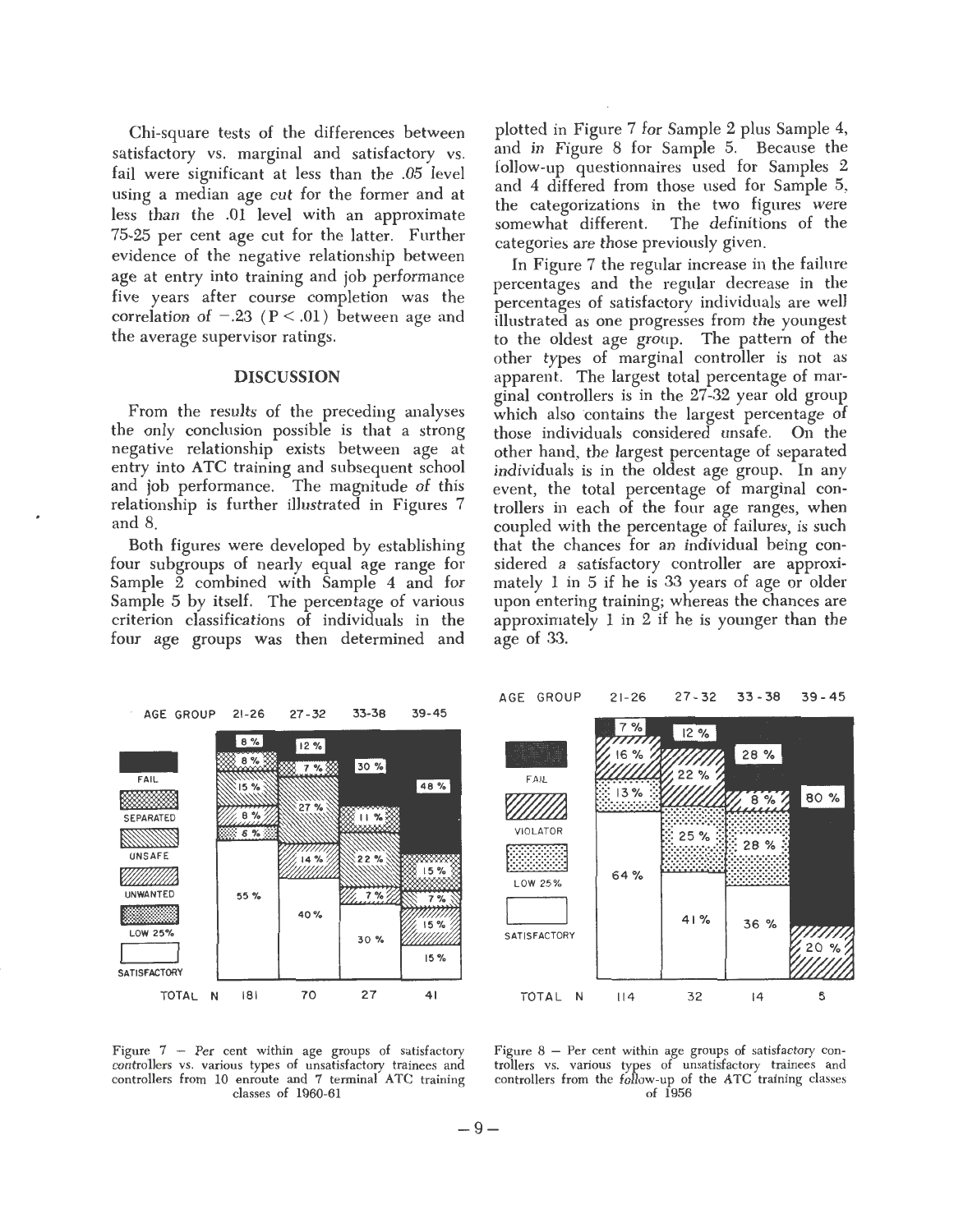The data presented in Figure 8 for the 5 year follow-up sample are remarkably similar to those in Figure  $7$  – especially with respect to the failure percentages in the lowest age ranges. Unfortunately, there was not as large a group of older trainees in Sample 5 as in Samples 2 and 4. This created a relatively unstable base on which to compute percentages in the two oldest age ranges. Nonetheless, the same picture is found in this sample as in the others. The chances for an individual to be considered a satisfactory controller if he is 33 years of age or older at the time he enters training are approximately 1 in 4; whereas if he is less than 33 y ears old the chances are 1 in 2.

The reasons underlying the negative relationships between age at entry into training and school and job performance have not been considered in this report. The purpose herein has been to describe the relationships and not attempt to probe beneath their surface to determine the true, casual factors which are embodied in chonological age. This latter analysis must await the collection of more data.

Whatever the nature of the casual factors associated with chronological age and underlying the relationships of this study, there is no doubt that the number of potential training failures can be reduced and undesirable controllers eliminated by specifying a maximum age for entry into air traffic controller training. In the best interests of air safety and financial economy, establishment of an upper age limit is recommended.

#### *Acknowledgments*

So many individuals and groups contributed to this study, it is impossible to express our appreciation to each by name, but the authors especially wish to thank: All the Facility Chiefs and controllers whose evaluations contributed much of the basic data for this study; the programmers and personnel of the data processing group at the Aeronautical Center who provided many of the required statistical analyses; the artists and photographers whose charts and graphs should make this report more understandable; and, finally, Mr. R. S. Beebe and mesdames Mary Ellen Allen, Betty Peal, Bernice Parduhn, and Catherine Sublett whose assistance in all parts of the project contributed significantly to its completion.

#### **REFERENCES**

- 1. Brokaw, L. D. School and job validation of selection measures for air traffic control trainees. W ADC-TN-59-39, Pers. Laboratory WADD, USAF, Lackland AFB, Texas.
- 2. Cobb, B. B. Problems in air traffic management: II. Prediction of success in air traffic controller school. Rept. 62-2, Civ. Aeromed. Res. Inst., FAA, Oklahoma City, Oklahoma, 1962.
- 3. Trites, D. K. Problems in air traffic management: I. Longitudinal prediction of effectiveness of air traffic controllers. Rept. 61-1, Civ. Aeromed. Res. Inst., FAA, Oklahoma City, Oklahoma, 1961.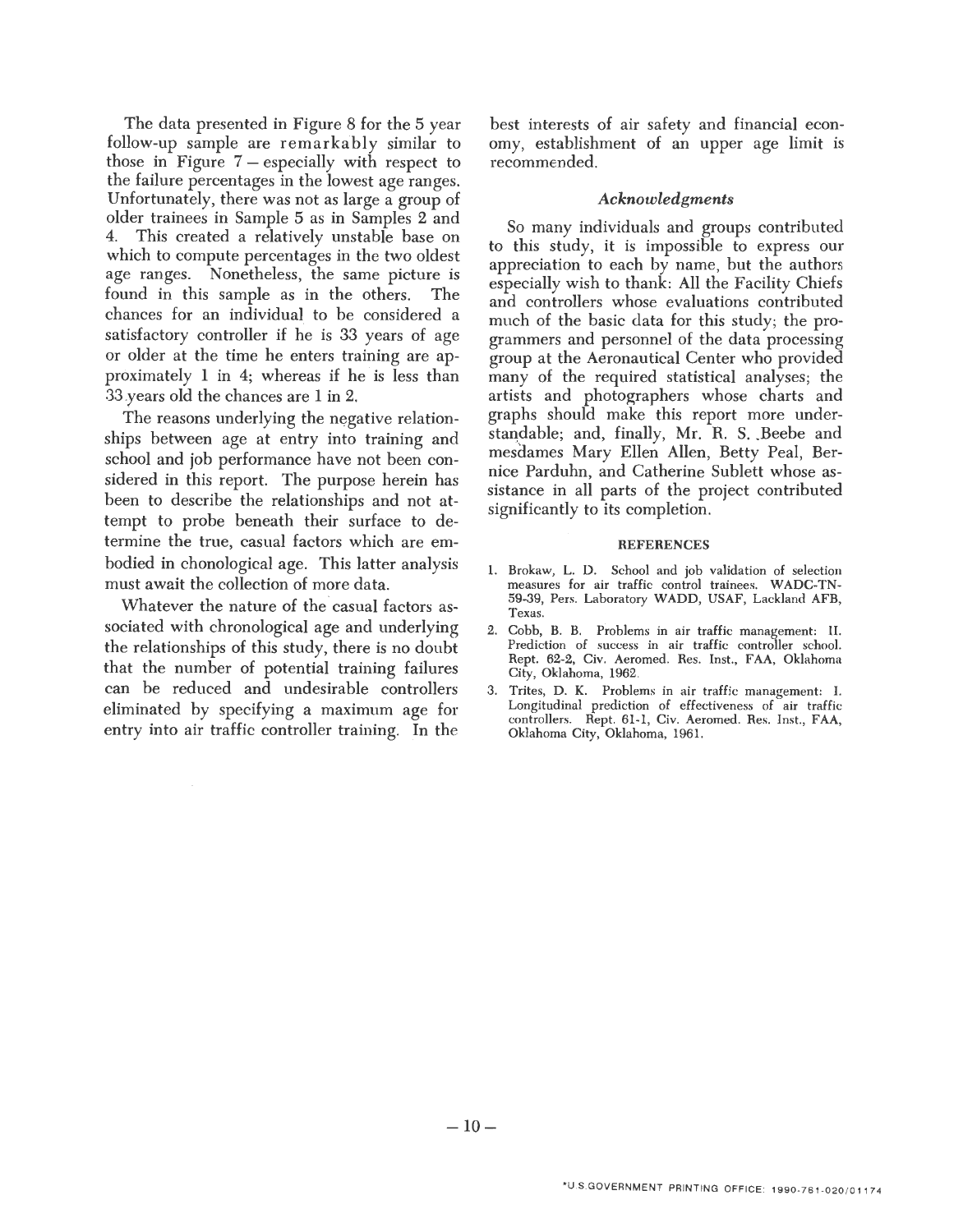## CIVIL AEROMEDICAL RESEARCH INSTITUTE

### FORM A: PERSONAL HISTORY

## FEDERAL AVIATION AGENCY

Special Research Project<br>FORM A: PERSONAL HISTORY Box 1082, AM-907<br>District Box 1082, AM-907

| <b>NAME.</b>                                                                                                   |             |                 |                                                                                                                                                                                                                                                                                                                                                                                                                                                                                                                                                                                                                                                                            |             |                 |
|----------------------------------------------------------------------------------------------------------------|-------------|-----------------|----------------------------------------------------------------------------------------------------------------------------------------------------------------------------------------------------------------------------------------------------------------------------------------------------------------------------------------------------------------------------------------------------------------------------------------------------------------------------------------------------------------------------------------------------------------------------------------------------------------------------------------------------------------------------|-------------|-----------------|
| CIVIL AEROMEDICAL RESEARCH INSTITUTE IN THE ATTACHED ENVELOPE.                                                 |             |                 | TO THE CHIEF CONTROLLER: PLEASE COMPLETE THIS FORM FOR THE MAN WHOSE NAME APPEARS ABOVE AND RETURN IT TO THE                                                                                                                                                                                                                                                                                                                                                                                                                                                                                                                                                               |             |                 |
|                                                                                                                | <b>DATE</b> | <b>GS GRADE</b> |                                                                                                                                                                                                                                                                                                                                                                                                                                                                                                                                                                                                                                                                            | <b>DATE</b> | <b>GS GRADE</b> |
| 1. CURRENT JOB: (GIVE TITLE OR<br>STATUS)                                                                      |             |                 | 4. PROMOTED TO JOURNEYMAN CON-<br>TROLLER                                                                                                                                                                                                                                                                                                                                                                                                                                                                                                                                                                                                                                  |             |                 |
| 2. RECOMMENDED FOR PROMOTION TO<br>JOURNEYMAN CONTROLLER                                                       |             |                 | 5. CENTER AREA RATING RECEIVED                                                                                                                                                                                                                                                                                                                                                                                                                                                                                                                                                                                                                                             |             |                 |
| 3. FIRST ASSIGNED TO ACTING JOURNEY.<br>MAN CONTROLLER DUTIES UNAS-                                            |             |                 | 6. TOWER JUNIOR RATING RECEIVED.<br>7. TOWER SENIOR RATING RECEIVED.                                                                                                                                                                                                                                                                                                                                                                                                                                                                                                                                                                                                       |             |                 |
| SISTED <u>.</u> .                                                                                              |             |                 | 8. IF PROMOTED ABOVE THE FIRST LEVEL OF JOURNEYMAN CONTROLLER, LIST TITLES AND EFFECTIVE DATES OF PROMOTIONS:                                                                                                                                                                                                                                                                                                                                                                                                                                                                                                                                                              |             |                 |
| 9. IF TRANSFERRED, INDICATE REASON AND WHERE TRANSFERRED:                                                      |             |                 |                                                                                                                                                                                                                                                                                                                                                                                                                                                                                                                                                                                                                                                                            |             |                 |
|                                                                                                                |             |                 | 1964. [197] IO. LIST THE NUMBER OF HOURS OF SICK LEAVE TAKEN IN THE FOLLOWING YEARS: 1961. [1962.]]<br>11. IN THE FOLLOWING LIST, CHECK THE ITEMS THAT THE INDIVIDUAL HAS BEEN TREATED FOR, SUFFERED FROM, OR COMPLAINED OF:<br>ULCERS___ HIGH BLOOD PRESSURE___ DIZZINESS____ HEART AILMENTS___ EMOTIONAL PROBLEMS (MAJOR OR MINOR)___ ASTHMA___<br>HAY FEVER___ FREQUENT HEADACHES___ NONE OF THESE___ OTHER (PLEASE DESCRIBE BRIEFLY)____<br>12. IF ANY DISCIPLINARY ACTIONS HAVE BEEN TAKEN AGAINST THIS CONTROLLER AS A RESULT OF VIOLATIONS OF AIR TRAFFIC RULES<br>OR PROCEDURES, PLEASE LIST DATE AND TYPE (LETTER OF REPRIMAND, SUSPENSION FROM PAY STATUS, ETC.) |             |                 |
|                                                                                                                |             |                 |                                                                                                                                                                                                                                                                                                                                                                                                                                                                                                                                                                                                                                                                            |             |                 |
| LEAVING THE SERVICE AND DATE OF TERMINATION. IF KNOWN.                                                         |             |                 | 13. COMPLETE THIS FORM WHETHER OR NOT THE EMPLOYEE IS STILL WITH THE FAA. IF NO LONGER WITH THE FAA, GIVE REASON FOR                                                                                                                                                                                                                                                                                                                                                                                                                                                                                                                                                       |             |                 |
| 14. IF INDIVIDUAL HAS RESIGNED, OR TERMINATED, WAS HIS PERFORMANCE OF OPERATIONAL DUTIES SATISFACTORY? YES NO. |             |                 |                                                                                                                                                                                                                                                                                                                                                                                                                                                                                                                                                                                                                                                                            |             |                 |

DATE SIGNATURE OF CHIEF CONTROLLER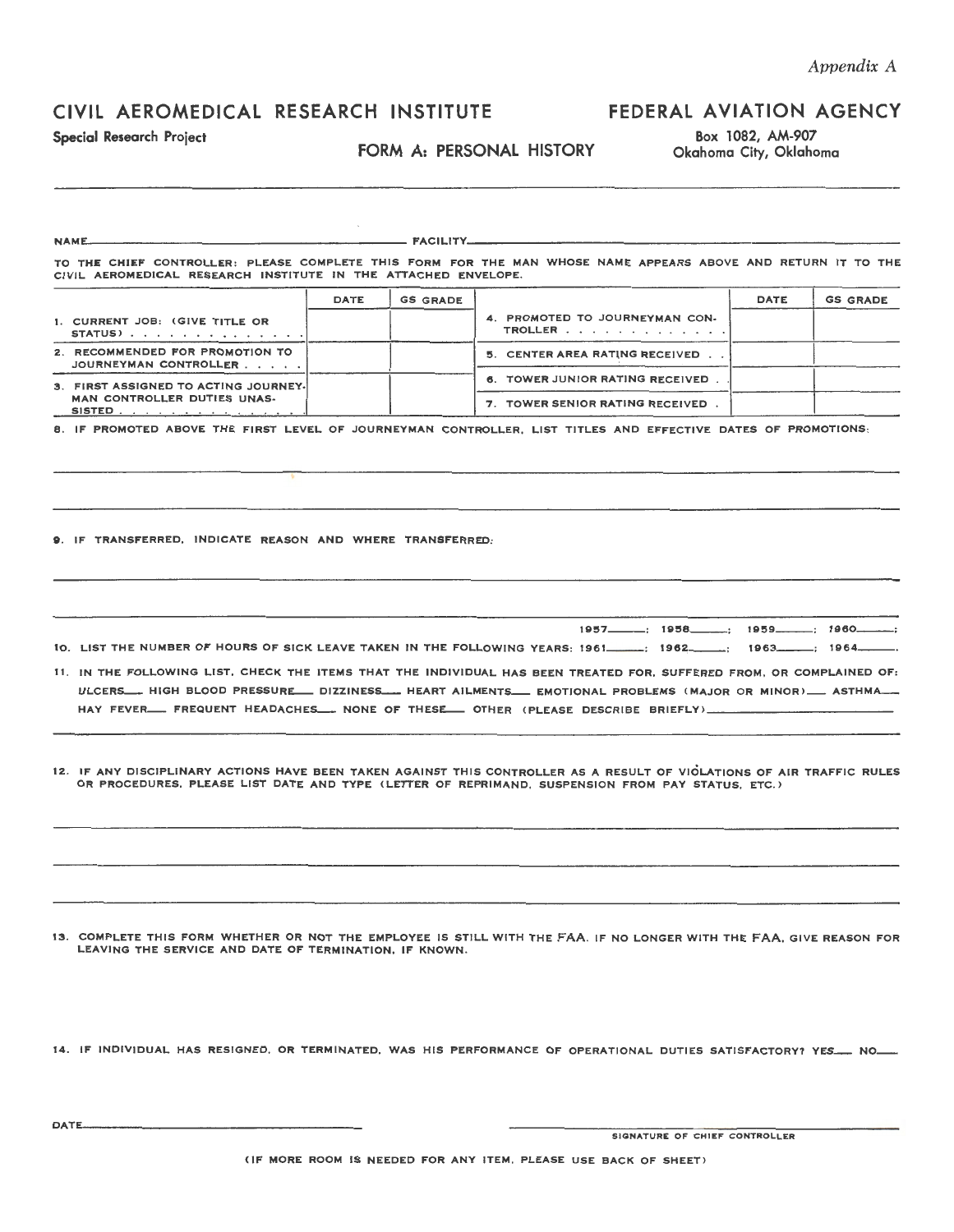### FORM B: PERFORMANCE EVALUATION *Appendix A* (Cont.)

NAME--------------------------------------------------FACILITY--------------------------------------------

TO THE RATER: PLEASE EVALUATE THE EMPLOYEE WHOSE NAME APPEARS ABOVE. RATE THE ITEMS INDEPENDENTLY AND WITHOUT<br>Prior Discussion With ANY Other Personnel who may also be rating him. If you are asked to rate more than PLOYEE, RATE EACH ITEM FOR ALL EMPLOYEES BEING EVALUATED BEFORE CONSIDERING THE NEXT ITEM. FOR EXAMPLE, RATE ALL EMPLOYEES ON "STEADY ATTENTION TO WORK AND CONDUCT" BEFORE RATING THEM ON "ABILITY TO ORGANIZE WORK AND MAKE<br>Most Effective USE of Time, Equipment, and information currently available." Please place a check-mark in the<br>App COMPLETE ITEMS 13 - 15 ONLY FOR EMPLOYEES IN TRAINING STATUS.

#### E-Excellent; VG-Very Good; G-Good; F-Feir; U-Unsatisfactory

|                                                                                                                            | Е | <b>VG</b> | G | F | U |
|----------------------------------------------------------------------------------------------------------------------------|---|-----------|---|---|---|
| 1. STEADY ATTENTION TO WORK AND CONDUCT                                                                                    |   |           |   |   |   |
| 2. ABILITY TO ORGANIZE WORK AND MAKE MOST EFFECTIVE USE OF TIME, EQUIPMENT,<br>AND INFORMATION CURRENTLY AVAILABLE         |   |           |   |   |   |
| 3. DEMONSTRATED ATTITUDE AND CHARACTER                                                                                     |   |           |   |   |   |
| RATE OF CONTINUED IMPROVEMENT                                                                                              |   |           |   |   |   |
| 5. ABILITY TO UNDERSTAND AND APPLY CONTROLLER PROCEDURES                                                                   |   |           |   |   |   |
| 6. ABILITY TO MAKE DECISIONS REQUIRED BY HIS POSITION                                                                      |   |           |   |   |   |
| 7. DISPLAY OF GOOD JUDGMENT                                                                                                |   |           |   |   |   |
| <b>EMOTIONAL STABILITY UNDER PRESSURE</b>                                                                                  |   |           |   |   |   |
| $-1$<br><b>9. DEMONSTRATED APTITUDE FOR AIR TRAFFIC CONTROL ACTIVITIES</b>                                                 |   |           |   |   |   |
| 10. POTENTIAL FOR CONTINUED EMOTIONAL STABILITY IN AIR TRAFFIC CONTROL<br><b>ACTIVITIES</b>                                |   |           |   |   |   |
| 11. ABILITY TO GET ALONG WELL WITH OTHERS                                                                                  |   |           |   |   |   |
| 12. ABILITY TO WORK COOPERATIVELY WITH OTHERS                                                                              |   |           |   |   |   |
| (Complete only for trainees)<br>and the con-<br>13. PRESENT PERFORMANCE OF OJT DUTIES                                      |   |           |   |   |   |
| (Complete only for trainees)<br>14. POTENTIAL ABILITY TO PERFORM JOURNEYMAN DUTIES                                         |   |           |   |   |   |
| (Complete only for trainoes)<br>15. IF TRAINEE HAS RESIGNED, HOW SATISFACTORY WAS HIS PERFORMANCE<br>OF OPERATIONAL DUTIES |   |           |   |   |   |

16. DO THE CONTROLLER ACTIVITIES OF THIS INDIVIDUAL EVER HAVE AN UNDESIRABLE EFFECT ON AIR TRAFFIC SAFETY? YES--- NO \_\_ \_\_

17. IF YOU WERE A FACILITY CHIEF, WOULD YOU WANT THIS INDIVIDUAL ON YOUR STAFF AS AN ACTIVE CONTROLLER? YES. NO---- II' NO, PLEASE CHECit A.T LEAST ONE "EASON: UNSAI"E --- 1 HARD TO GET ALONG WITH---~ BETTER AS A SUPE .. VISO" 0" IN A STAI"I" POSITION----I UNSATISI"ACTORY PERI"ORMANCE ----1 PHYSICAL LIMITATIONS--- <sup>1</sup> NONE OF THESE. - •

REMARKS:

 $DATE-$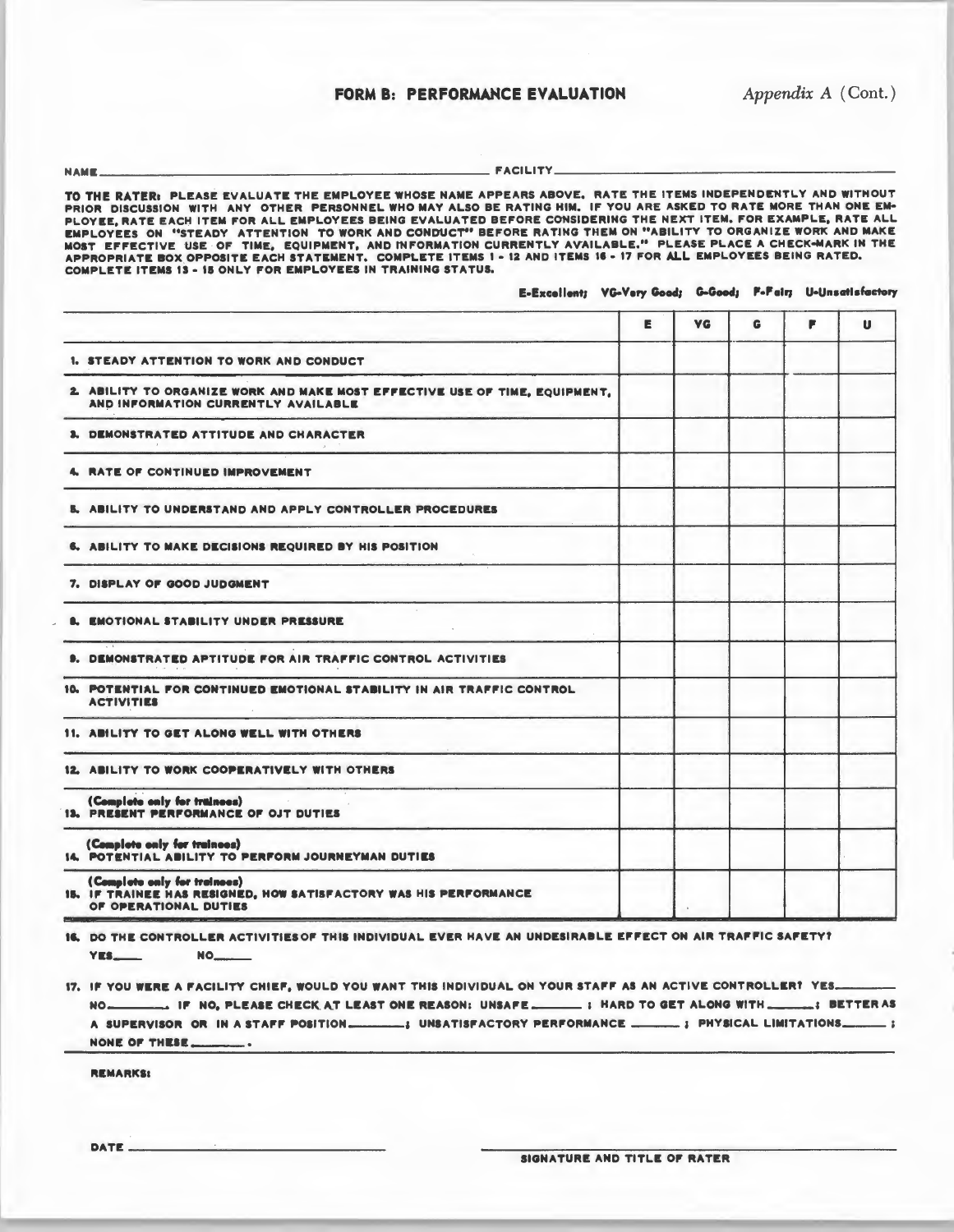### CIVIL AEROMEDICAL RESEARCH INSTITUTE FEDERAL AVIATION AGENCY

Special Research Project

### FORM A: PERSONAL HISTORY

Box 1082, AM-907 Oklahoma City, Oklahoma

NAME \_\_ ........................................................................ ---~ACILITY \_\_ .................................................................................................... \_\_\_

TO THE CHIEF CONTROLLERs PLEASE COMPLETE THIS FORM FOR THE MAN WHOSE NAME APPEARS ABOVE AND RETURN IT TO THE CIVIL AEROMEDICAL RESEARCH INSTITUTE IN THE ATTACHED ENVELOPE,

|                                                          | DATE | <b>GS GRADE</b> |                                                  | DATE | <b>GS GRADE</b> |
|----------------------------------------------------------|------|-----------------|--------------------------------------------------|------|-----------------|
| 1. RECOMMENDED FOR PROMOTION TO<br>JOURNEYMAN CONTROLLER |      |                 | <b>3. PROMOTED TO JOURNEYMAN CON-</b><br>TROLLER |      |                 |
| 2. FIRST ASSIGNED TO ACTING JOURNEY-                     |      |                 | 4. CENTER AREA RATING RECEIVED                   |      |                 |
| <b>MAN CONTROLLER DUTIES UNAS-</b><br>SISTED             |      |                 | 5. TOWER JUNIOR RATING RECEIVED. .               |      |                 |
|                                                          |      |                 | <b>6. TOWER SENIOR RATING RECEIVED. .</b>        |      |                 |

7. IF PROMOTED ABOVE THE FIRST LEVEL OF JOURNEYMAN CONTROLLER, LIST TITLES AND EFFECTIVE DATES OF PROMOTIONS:

8. IF TRANSFERRED, INDICATE REASON: PROMOTION; BECAUSE OF PROBLEMS AT HIS FACILITY; OTHER (EXPLAIN).

9. LIST THE NUMBER OF HOURS OF SICK LEAVE TAKEN IN THE FOLLOWING YEARS: 1957 \_\_\_\_\_; 1958 \_\_\_\_; 1959 \_\_\_\_\_; 1960

10. IN THE FOLLOWING LIST, CHECK THE ITEMS THAT THE INDIVIDUAL HAS BEEN TREATED FOR, SUFFERED FROM, OR COMPLAINED OF: ULCERS\_\_\_ HIGH BLOOD PRESSURE \_\_ DIZZINESS \_\_ HEART AILMENTS\_\_\_ EMOTIONAL PROBLEMS (MAJOR OR MINOR) \_\_\_ ASTHMA\_ HAY FEVER \_\_ FREQUENT HEADACHES \_\_

11. IF ANY DISCIPLINARY ACTIONS HAVE BEEN TAKEN AGAINST THIS CONTROLLER AS A RESULT OF VIOLATIONS OF AIR TRAFFIC RULES OR PROCEDURES, PLEASE LIST DATE AND TYPE (LETTER OF REPRIMAND, SUSPENSION FROM PAY STATUS, ETC.)

12. COMPLETE THIS FORM WHETHER OR NOT THE EMPLOYEE IS STILL WITH THE FAA. IF NO LONGER WITH THE FAA, GIVE REASON FOR LEAVING THE SERVICE,

SIGNATURE OF CHIEF CONTROLLER